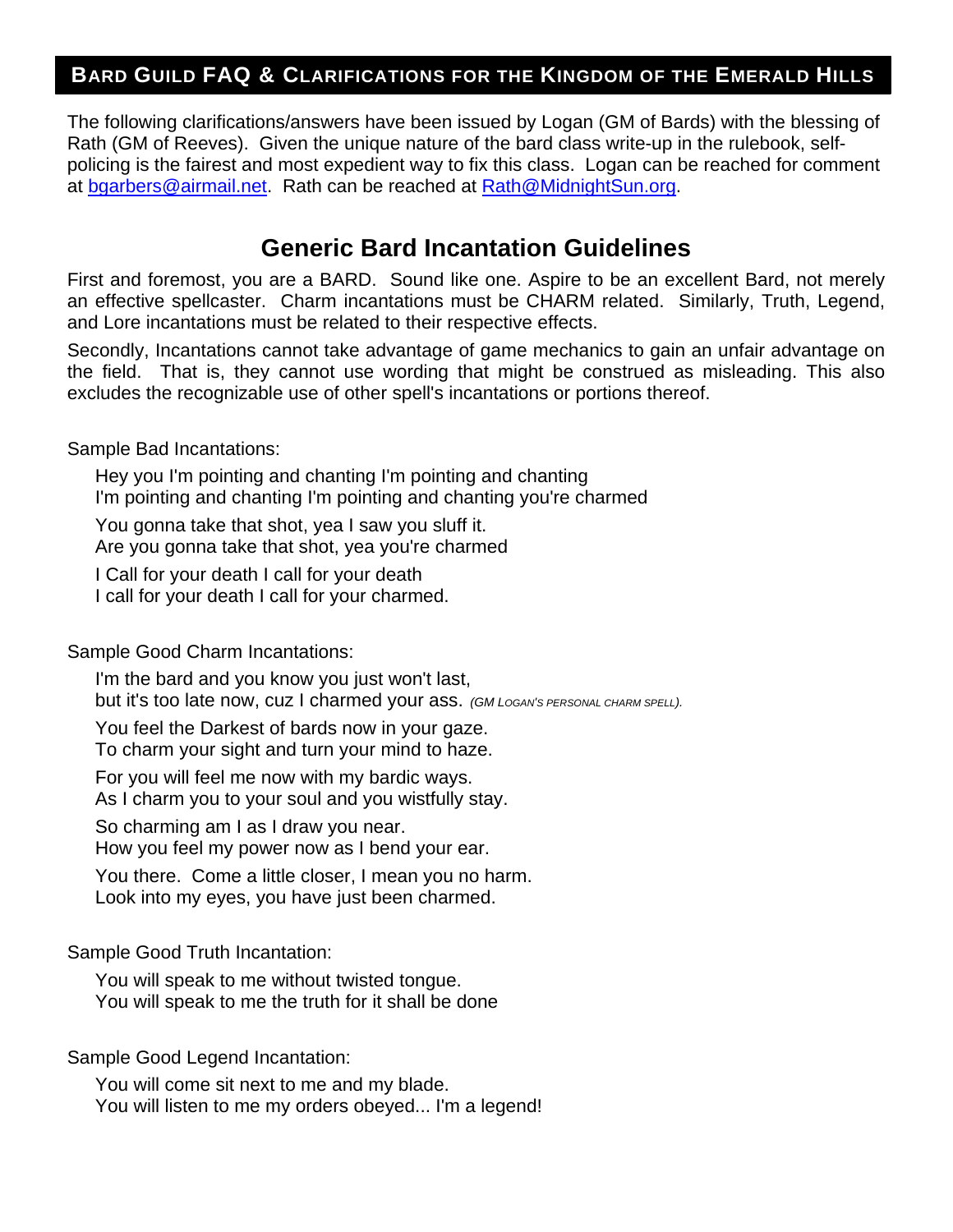| <b>Specific Spells</b>           |                                                                                                                                                                                                                                                                                                                                                                                                                                                                                                                                                                                                                                                                                                                                                                                                                                                                                                                                                                                                                                                                                                                                                                   |  |
|----------------------------------|-------------------------------------------------------------------------------------------------------------------------------------------------------------------------------------------------------------------------------------------------------------------------------------------------------------------------------------------------------------------------------------------------------------------------------------------------------------------------------------------------------------------------------------------------------------------------------------------------------------------------------------------------------------------------------------------------------------------------------------------------------------------------------------------------------------------------------------------------------------------------------------------------------------------------------------------------------------------------------------------------------------------------------------------------------------------------------------------------------------------------------------------------------------------|--|
|                                  | As written, the Charm spell does not have a discrete time limit; however, a reasonable<br>request can always be completed within a 300 count. Charm will therefore expire when<br>the request is completed or after 5 minutes, whichever comes first.                                                                                                                                                                                                                                                                                                                                                                                                                                                                                                                                                                                                                                                                                                                                                                                                                                                                                                             |  |
| Charm                            | A reasonable request must have an achievable goal and can not knowingly put the<br>person in game danger. Putting a time limit on a request does not suddenly make the<br>request achievable. In the event an unreasonable request is made, the spell is<br>expended without effect.<br><b>Bad Charms:</b><br>1. Act like a rock.<br>2. Pretend you're dead.<br>3. Run around your base 50 times.<br>4. Do a push up.<br>5. While facing away from me, touch your toes.<br>6. Bring me the shield of my team captain.<br>Good Charms:<br>1. Take a leaf from the big oak tree over there to your base.<br>2. Exchange your weapon with a hammer to fight with.<br>3. Bring me 5 sticks the length of your forearm and the thickness of your thumb.<br>4. Resurrect this corpse.<br>5. Enchant this weapon.<br>Q. Assuming I have been successfully charmed. Do I have to wait around to be told<br>what to do or can I kill him while he tells me? What if he dies before he finishes?<br>A. No special protections or restrictions are levied against either player while a<br>command is being made. If the caster is killed he still gets to finish giving his |  |
|                                  | command.<br>A. Berserk: Berserk Spellcasters may not cast magic. Barbarian berserk armor<br>granted through this ability may be healed.                                                                                                                                                                                                                                                                                                                                                                                                                                                                                                                                                                                                                                                                                                                                                                                                                                                                                                                                                                                                                           |  |
| <b>Emotion</b><br><b>Control</b> | C. Immunity to Subdual: Also gives the recipient immunity to Iceball, Entangle, Petrify,<br>and similar effects, as these effects are all parts of the related barbarian immunity.<br>(Immunity to Lost is not.)                                                                                                                                                                                                                                                                                                                                                                                                                                                                                                                                                                                                                                                                                                                                                                                                                                                                                                                                                  |  |
|                                  | E. Confidence: Affected Spellcasters do not gain any additional spell points nor may<br>they change their spell lists.                                                                                                                                                                                                                                                                                                                                                                                                                                                                                                                                                                                                                                                                                                                                                                                                                                                                                                                                                                                                                                            |  |
| Honor<br><b>Duel</b>             | Contestants cannot attack, spell, or assist those outside the Honor Duel.                                                                                                                                                                                                                                                                                                                                                                                                                                                                                                                                                                                                                                                                                                                                                                                                                                                                                                                                                                                                                                                                                         |  |
|                                  | R. Can I use this to buy druid magic?                                                                                                                                                                                                                                                                                                                                                                                                                                                                                                                                                                                                                                                                                                                                                                                                                                                                                                                                                                                                                                                                                                                             |  |
| Imbue                            | A. No. Voice doesn't give you the ability to spend your points on druid magic; it gives<br>you specific points to spend on druid magic. If you could use imbue to buy druid<br>magic, why couldn't you just spend your normal bard points on druid magic also?                                                                                                                                                                                                                                                                                                                                                                                                                                                                                                                                                                                                                                                                                                                                                                                                                                                                                                    |  |